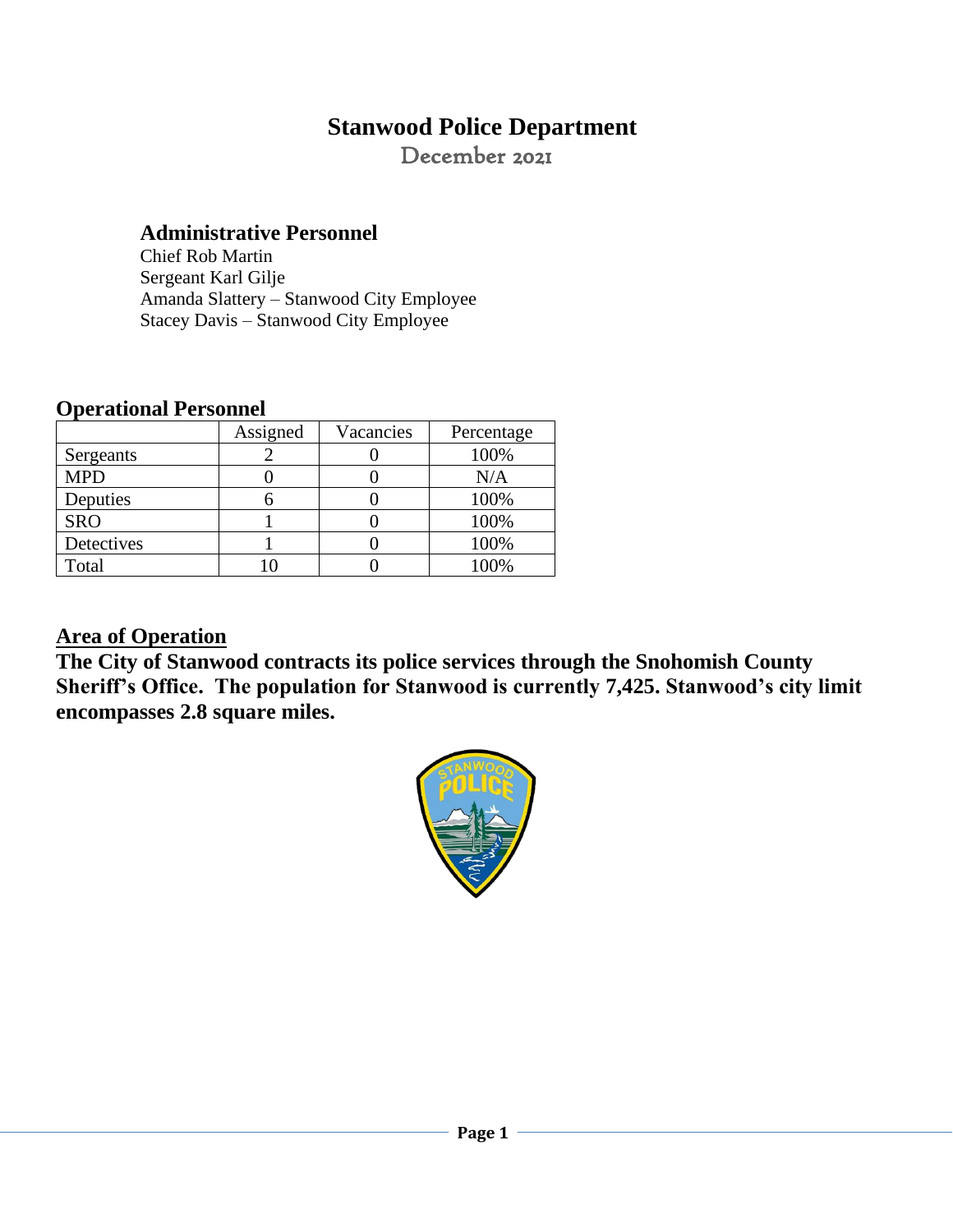## **COMPSTAT REPORT**

| <b>Type of Crime</b>                    | <b>December</b><br>2021 | <b>Year to Date</b><br>2021 | <b>December</b><br>2020 | <b>Year to Date</b><br>2020 |
|-----------------------------------------|-------------------------|-----------------------------|-------------------------|-----------------------------|
| Homicide                                | 0                       | $\bf{0}$                    | $\theta$                | $\boldsymbol{0}$            |
| Rape                                    | 0                       | 6                           | 0                       | 0                           |
| Robbery                                 | 0                       | $\bf{0}$                    | 0                       |                             |
| Assault                                 | 4                       | 45                          | 4                       | 42                          |
| <b>Burglary</b>                         | 6                       | 16                          | $\overline{2}$          | 19                          |
| Larceny                                 | 15                      | 108                         | 10                      | 144                         |
| Motor Vehicle Theft                     | 5                       | 14                          | 0                       | 10                          |
|                                         |                         |                             |                         |                             |
| <b>General</b>                          | <b>December</b><br>2021 | <b>Year to Date</b><br>2021 | <b>December</b><br>2020 | <b>Year to Date</b><br>2020 |
| Calls for Service (Incidents)           | 655                     | 8606                        | 886                     | 10301                       |
| <b>Case Reports</b>                     | 61                      | 597                         | 54                      | 631                         |
| <b>Traffic Collisions</b>               | 6                       | 103                         | 9                       | 108                         |
| Arrests (Adult/Juvenile)                | 14                      | 166                         | 24                      | 205                         |
| <b>Drug Arrests</b>                     | 0                       | $\bf{0}$                    | $\overline{2}$          | 20                          |
| <b>Warrant Arrests</b>                  | $\overline{2}$          | 36                          | 8                       | 58                          |
| <b>Impaired Driving Arrests</b>         |                         | 15                          | $\overline{2}$          | 16                          |
| <b>Infractions Issued</b>               | 4                       | 165                         | 9                       | 307                         |
| <b>Public Disclosure Requests</b>       | 34                      | 346                         | 39                      | 411                         |
| <b>Concealed Pistol Licenses Issued</b> | 43                      | 457                         | 30                      | 511                         |
| <b>Pistol Transfer Checks</b>           | 46                      | 450                         | 42                      | 279                         |
| Fingerprinting $&$ Approx. time frame   | 15                      | $373 = 93.25$ hrs           | 34 @ 8.5 hr             | 475 @ 118.75 hrs            |

| <b>City Collisions for December Totals: 6</b> |             |                            |  |               |                                       |  |  |  |
|-----------------------------------------------|-------------|----------------------------|--|---------------|---------------------------------------|--|--|--|
| Date                                          | Case Number | Location                   |  | H & R Injured | Reason                                |  |  |  |
| 12/4/2021                                     | 2021-8063   | 7100 Block of 72nd Ave NW  |  |               | Driving too fast for conditions       |  |  |  |
| 12/7/2021                                     | 2021-8111   | 26700 Block of 72nd Ave NW |  |               | Failure to yield                      |  |  |  |
| 12/14/2021                                    | 2021-8287   | 26700 Block of 72nd Ave NW |  |               | Failure to yield                      |  |  |  |
| 12/15/2021                                    | 2021-8304   | 26700 Block of 72nd Ave NW |  |               | Failure to stop for red traffic light |  |  |  |
| 12/17/2021                                    | 2021-8355   | 8600 Block of Pioneer Hwy  |  |               | Follow too close/Failure to stop      |  |  |  |
| 12/29/2021                                    | 2021-8561   | 7400 Block of 272nd St NW  |  |               | icy road/lost control of veh          |  |  |  |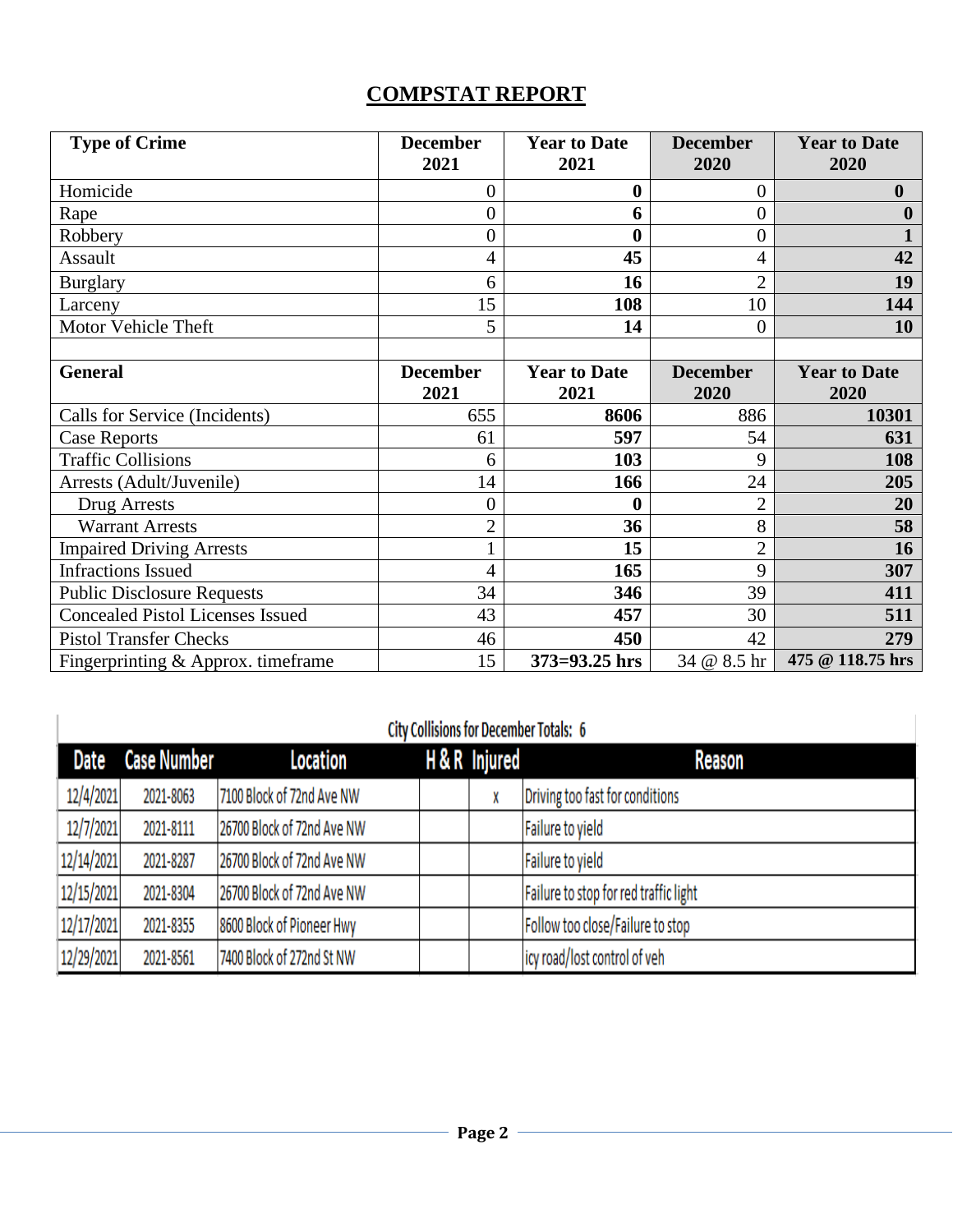# **Stanwood Police Department Detective Report December 2021 Newsletter**

**December 2021**

#### **Stanwood Cases 2021-7908, 7909, 7910 and 7911 Vehicle Prowls**

The morning of 11-29-2021, several vehicles were prowled while in the North Star Cold Storage parking lot. Video from the area shows a gray SUV (appears to be a Ford Escape) and green sedan (appears to be Honda Civic) pull in the parking lot of Stanwood Self Storage at 0751 hours. The right rear hubcap is missing from the Honda.



The driver of the Honda interacts with the driver of the Ford Escape before driving away.

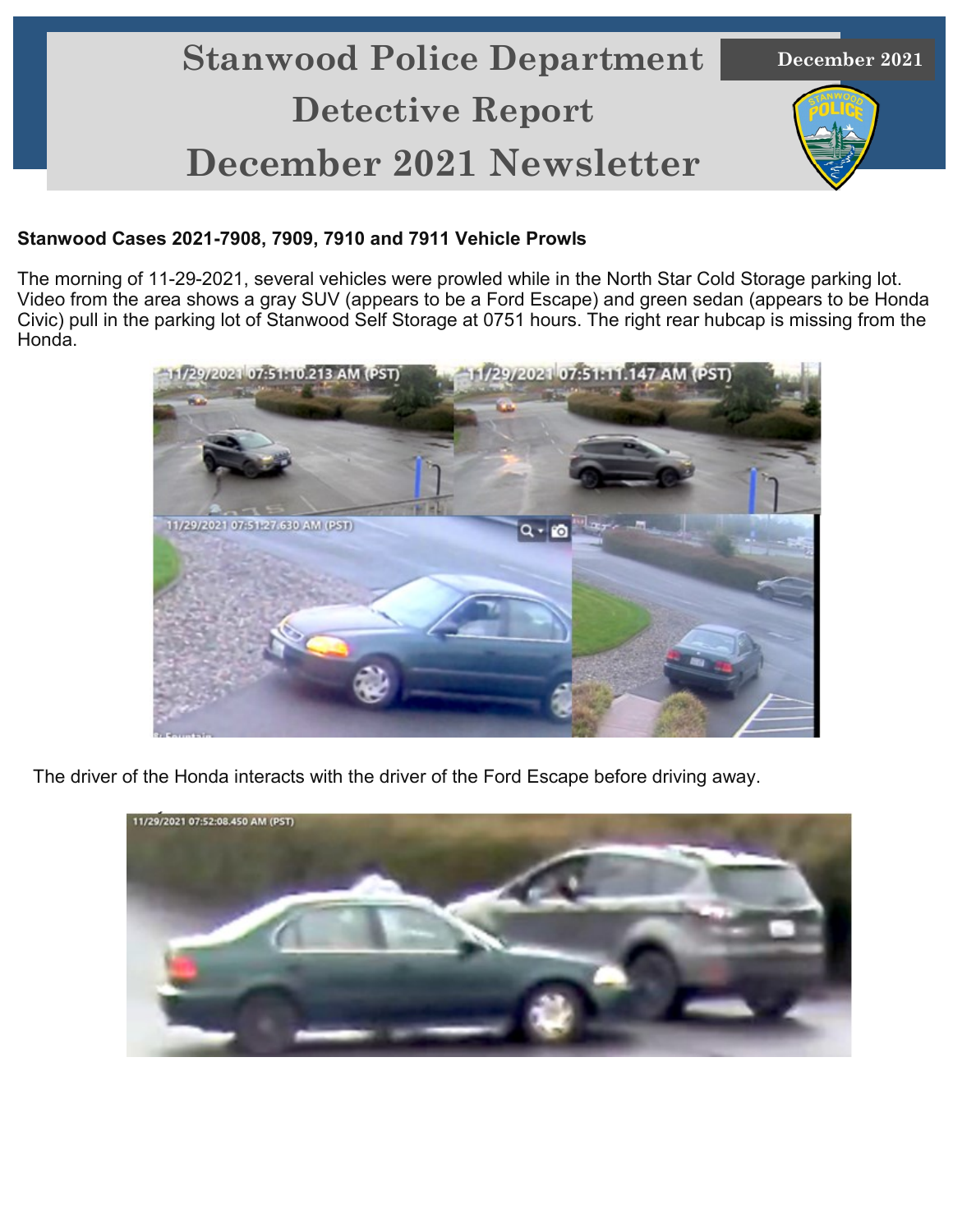

A passenger in the Ford gets out of the car and walks across the street to the North Star Cold Storage parking lot. Video from North Star Cold Storage shows the subject wearing a black, hooded sweatshirt, blue jeans, white shoes, and orange gloves. The video shows the subject wearing a backpack from a victim's vehicle and throwing a rock through another victim's car window.



The subjects involved in these vehicle prowls are likely associated with vehicle prowls in Stanwood on 11- 28-2021.

Detective Martin is working with law enforcement agencies in Skagit County to identify and locate the involved subjects.

#### **Stanwood Case 2021-8260 Bartells Theft**

On 12-13-2021 at about 0800 hours a male and female entered the store and placed several hundred dollars of product in a shopping cart. The subjects exited the store with the cart and did not pay for the items. The subjects left the area in an older, green mid-size SUV.